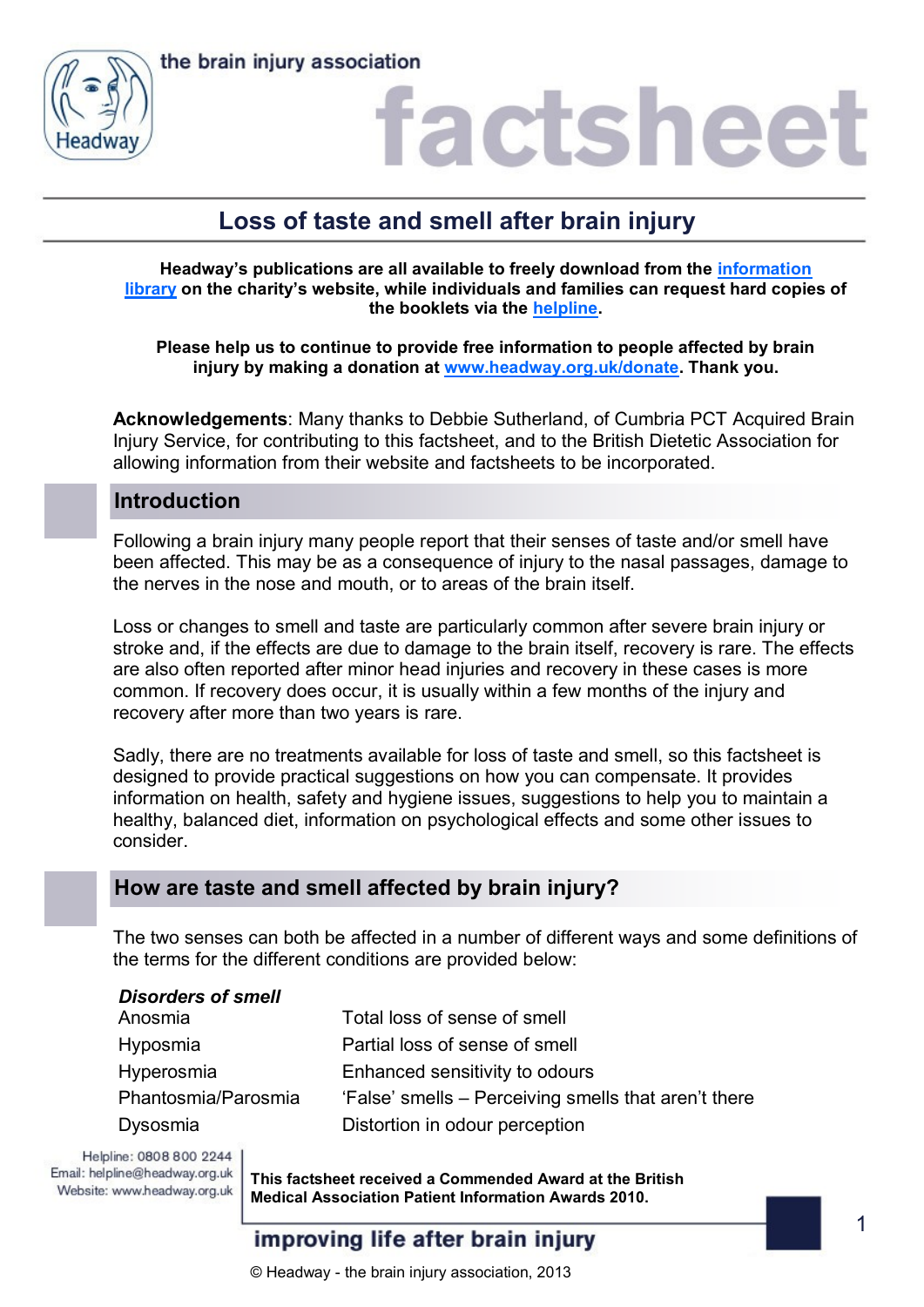

# factsheet

#### *Disorders of taste*

| <b>Dysgeusia</b> | Distortion or decrease in the sense of taste |
|------------------|----------------------------------------------|
| Ageusia          | Total loss of sense of taste                 |
| <b>Dysgensia</b> | Persistent abnormal taste                    |
| Parageusia       | Perceiving a bad taste in the mouth          |

The two senses are connected and much of the sensation of taste is due to smell, so if the sense of smell is lost then the ability to detect flavour will be greatly affected. Therefore, a disorder of smell will usually occur together with a disorder of taste.

#### **Health, safety and hygiene issues**

Taste and smell provide a vital warning system against many health and safety issues. The following suggestions can help to compensate for losing these abilities:

- **Fire/smoke** Fit a smoke alarm, have electrical appliances regularly serviced, remove plugs when not in use and use an alarm to remind you of food cooking in the oven.
- **Gas leaks** Have gas appliances regularly serviced and fit a gas detector. You might want to consider fitting an electric cooker and fire.
- **Out-of-date food** Always eat or throw out food by its 'use by' date. If in doubt, throw it out! Clear out the fridge and cupboards regularly.
- **Identifying products** Try to keep products such as drinks, bleach, cleaning products and solvents in their original containers. Make sure they are clearly labelled.
- **Home hygiene** Ask friends/family/carers to help empty rubbish bins and keep toilets and kitchen appliances clean to avoid health risks.
- **Personal hygiene** Be aware of the need to wash yourself, your clothes and bed linen regularly. Use an antiperspirant deodorant and perhaps a shoe deodoriser too. Ask a close friend or family member to advise on any problems in this area.
- **Mouth care** It is important to keep your mouth clean and to brush teeth regularly, including brushing your tongue as well. Using mouthwash and dental floss helps. It is important to pay regular visits to the dentist.
- **Toxic fumes** Take precautions and follow manufacturers advice when using products such as paint, cleaning products and solvents. Wear a protective mask, ensure rooms are well ventilated and don't smoke.

Changes to taste and smell can affect appetite and eating in a number of ways:

The smell of food stimulates the appetite, so loss of smell can lead to reduced

Helpline: 0808 800 2244 Email: helpline@headway.org.uk Website: www.headway.org.uk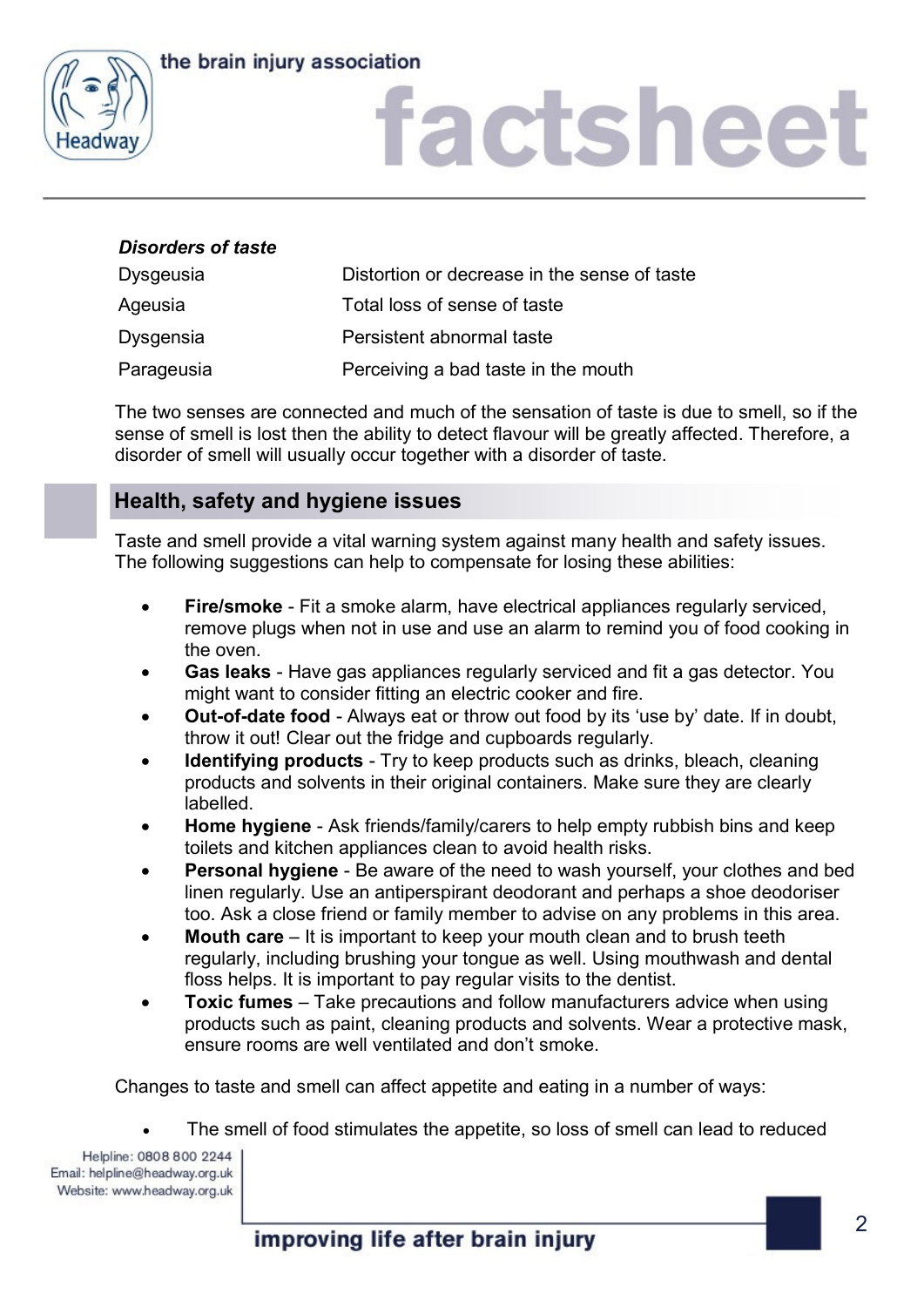

# factsheet

- appetite and lack of interest in food.
- Loss of smell can also lead to a reduction in saliva production, therefore dry foods, such as biscuits and crackers, may be more difficult to eat.
- The choice of foods may be limited to those which provide flavour, which can lead to a diet that doesn't provide a balanced variety of nutrients.
- Loss of enjoyment of food can lead to avoiding eating altogether.
- Altered taste may make certain foods, such as meat, taste unpleasant and lead to those foods being avoided.

#### **Tips to maintain a healthy, balanced diet**

Any of these problems may effect your choice of food and lead to an inadequate diet. It is very important to maintain a healthy, balanced diet and below are some suggestions to help you do this. It is important to note that some of these suggestions may not be suitable if you are experiencing difficulty with chewing, swallowing or choking and have been advised to eat a softer diet. Consult your GP, dietician or speech and language therapist for further advice.

#### **Making meals more interesting**

- Be imaginative. Use varied colours and textures.
- Under-cook vegetables so that they are crunchy. Have a crunchy base with a smooth topping.
- Try using seeds, nuts, wholegrain cereals, fresh fruit and vegetables, beans and pulses to add texture.
- Adding bacon bits or grated strong cheese, such as parmesan, can add flavour to a meal.
- Experiment by using different herbs and spices.
- Use grated onions, carrots, apples or other suitable fruits and vegetables to add texture.
- Serve hot and cold foods together. Try ice cream with hot sauce/ stewed fruit or lasagne with salad.
- Make meals a social time with friends and family.
- Establish a regular routine. Try to eat breakfast, lunch, evening meals and snacks at the same time every day.
- Use a cookbook and try new and interesting recipes.

#### **Ensuring your diet is varied and nutritious**

A good, balanced diet is essential for good health. NHS Choices provides an excellent source of advice on this at [www.nhs.uk/Livewell/healthy-eating/Pages/Healthyeating.aspx.](http://www.nhs.uk/Livewell/healthy-eating/Pages/Healthyeating.aspx) The 'Food Facts' section of the British Dietetic Association website at [www.bda.uk.com](http://www.bda.uk.com) is also full of useful information.

All that is really required is to eat sensibly, choosing a range of foods in the correct

Helpline: 0808 800 2244 Email: helpline@headway.org.uk Website: www.headway.org.uk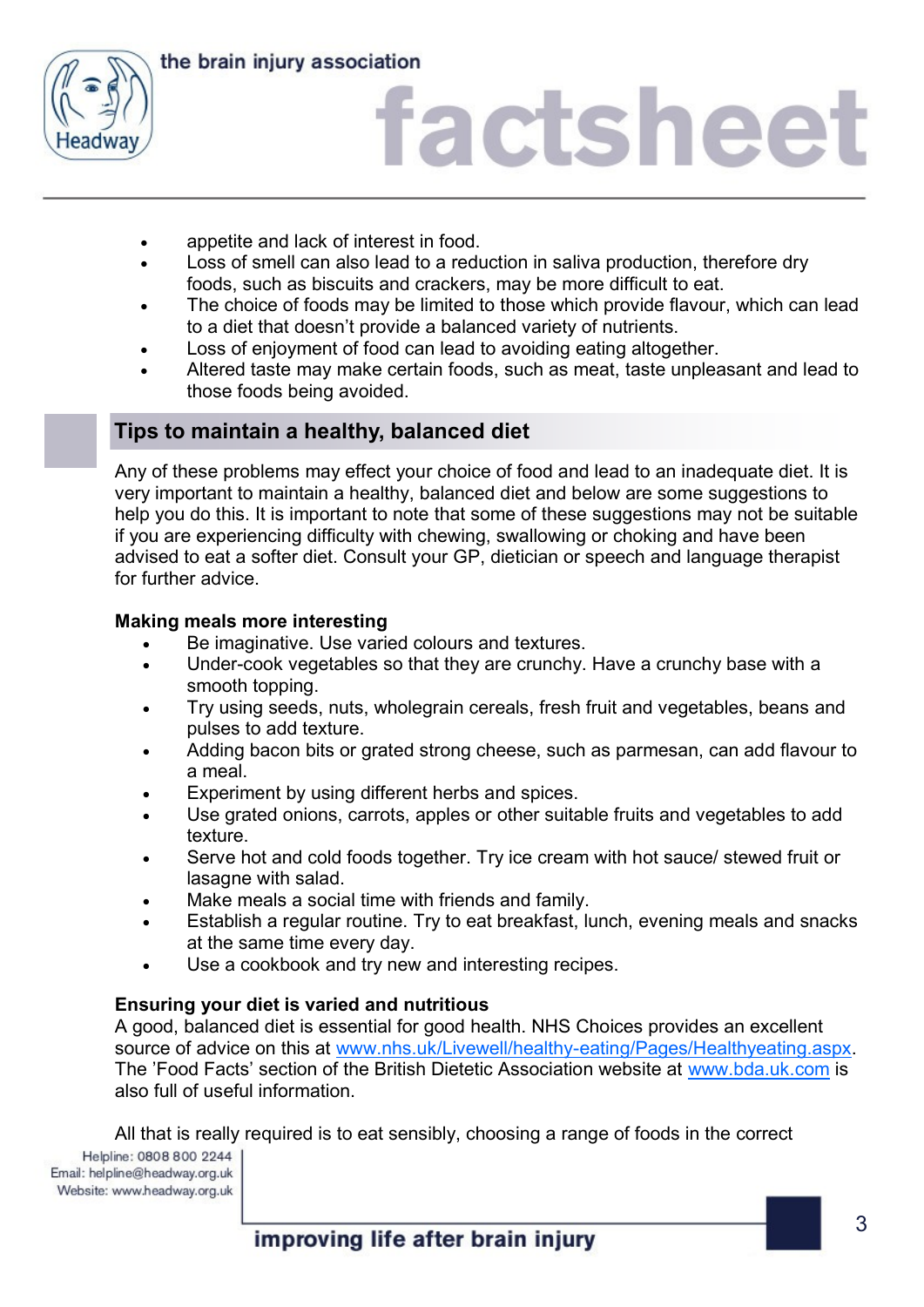

## factsheet

proportions. Below are some suggestions to help you do this:

- Try to base your meals on starchy foods such as bread, cereals, potatoes, rice or pasta. Aim to include at least one food from this group in each meal.
- Try to eat as great a variety of foods as you can.
- Have at least five portions of fruit and vegetables a day.
- Try to drink the equivalent of about a pint of milk a day. This includes milk used in tea and coffee. Try to use reduced fat milk and be very careful that milk hasn't gone off, especially in hot weather.
- Limit foods containing a lot of fat and sugar.
- If you avoid certain foods because they taste unpleasant look for alternative sources of protein and nutrients. For example, if you cannot eat meat replace it with fish, beans, eggs or milk.

If you continue to experience difficulty adjusting your diet or have any other dietary concerns, such as diabetes or Coeliac disease that make if difficult to vary the foods that you eat, discuss this with your GP.

You can ask your GP or other healthcare professional for an NHS referral to a registered dietitian, who can assess, diagnose and treat diet and nutrition problems. Alternatively, you can find details of registered dietitians in private practice at [www.freelancedietitians.org.](http://www.freelancedietitians.org/)

#### **Avoiding using too much salt**

Loss of sense of taste may make people likely to add too much salt or other flavourings, such as garlic or chillies. To avoid using too much salt try:

- Following a recipe or routine to avoid over-salting foods during cooking.
- Try to add less salt in cooking and not to add salt at the table.
- Vegetables that are steamed, baked, roasted or cooked in the microwave retain their natural flavour better than when they are boiled. This reduces the need to add extra salt in cooking.
- To add flavour to foods try different herbs and spices, mustards, lemon juice, vinegar, pickles and sauces – follow directions for using additional flavourings and try not to add extra, as over-seasoning foods can cause indigestion.

#### **Drinking**

Loss of taste and smell can also affect the amount of fluids you drink, which may result in dehydration. It is also possible to have too much caffeine or sugar in hot drinks to try to make up for an impaired sense of taste.

Government recommendations are to drink 8 glasses (totalling about 1.5 – 2.5 litres) of

Helpline: 0808 800 2244 Email: helpline@headway.org.uk Website: www.headway.org.uk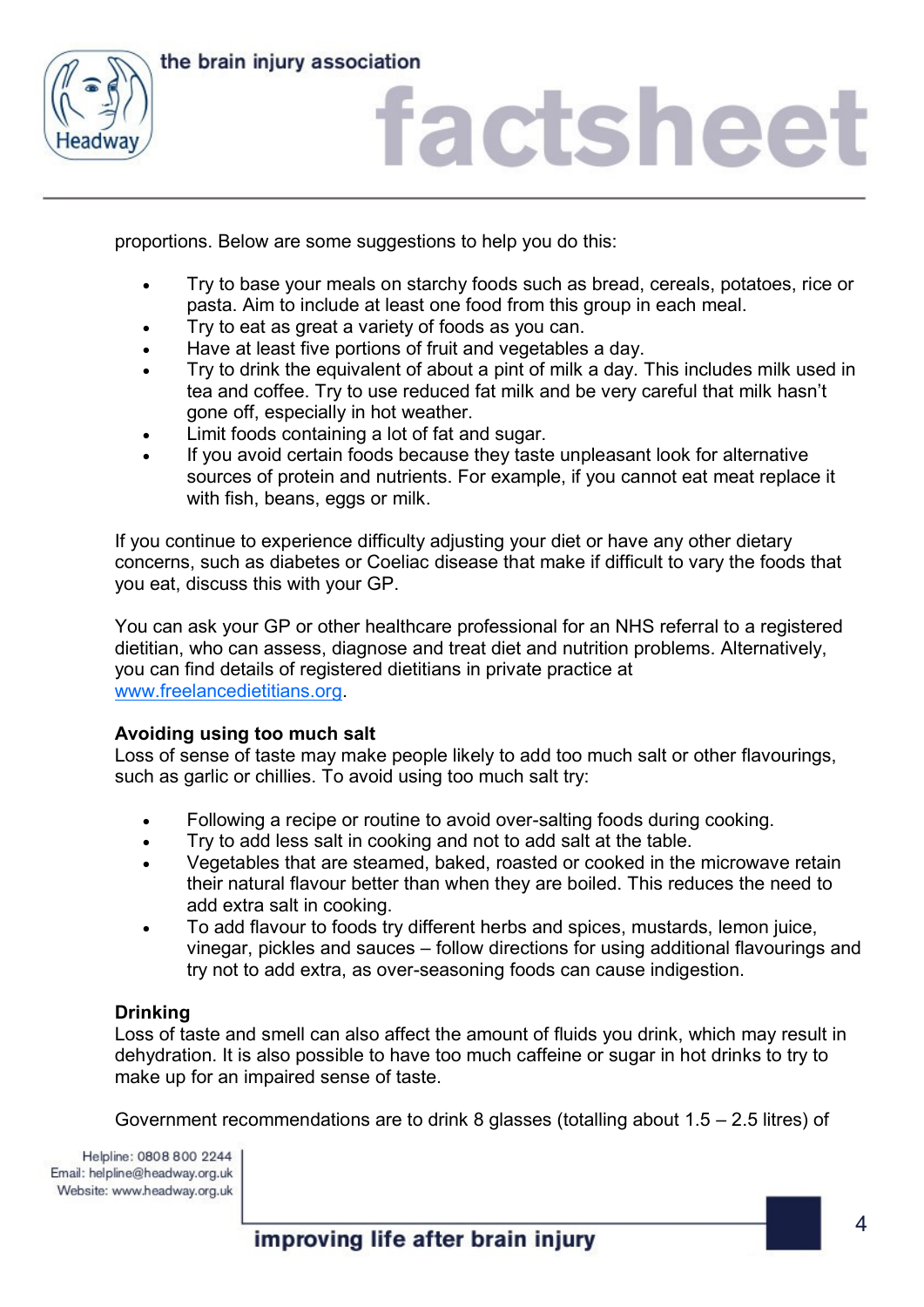



## factsheet

fluid a day. This includes all drinks such as water, juice, tea, coffee, etc, but not alcoholic drinks, as alcohol dehydrates the body. If exercising heavily you will need to drink more than this.

- Avoid very strong tea and coffee or try decaffeinated varieties.
- Avoid adding excess sugar to tea and coffee.
- Energy drinks often contain large amounts of caffeine and should only be drunk in moderation.
- Drinking plenty of liquid can help to remove unpleasant tastes from the mouth.

#### **Alcohol**

You may have been advised to avoid alcohol because of your brain injury or any medications you are taking. If you are unsure, ask your GP.

- Tolerance to alcohol can be reduced following brain injury. Try to drink in moderation or not at all.
- Remember that alcohol will have the same effect on you even if you cannot taste it.
- Make sure that you know what is in drinks that are bought for you.
- Try drinking low alcohol or alcohol free beers as an alternative.
- For more information on this, see the Headway factsheet *[Alcohol after brain](https://www.headway.org.uk/media/5800/alcohol-after-brain-injury-factsheet.pdf)  [injury.](https://www.headway.org.uk/media/5800/alcohol-after-brain-injury-factsheet.pdf)*

#### **Psychological effects**

Taste and smell are linked to emotional memories. A particular odour or taste, such as flowers or a favourite food, can bring happy or sad memories flooding back. Losing this capacity, along with the loss of enjoyment of food, can be a major factor in the onset of depression. It is important for carers, family members and healthcare professionals to be aware of the need for understanding and support to help people to come to terms with such effects.

Headway Groups and Branches can be an excellent source of support and provide the opportunity to talk to people with similar difficulties. You could also speak to your GP about any emotional difficulties and they may be able to refer you to a counsellor or clinical psychologist. Alternatively, you can contact a chartered psychologist working in private practice. You can find a directory of chartered psychologists on the British Psychological Society website at [www.bps.org.uk.](http://www.bps.org.uk)

#### **Other possible causes**

It is worth consulting with a GP to find out whether there could be any medical reasons

Helpline: 0808 800 2244 Email: helpline@headway.org.uk Website: www.headway.org.uk